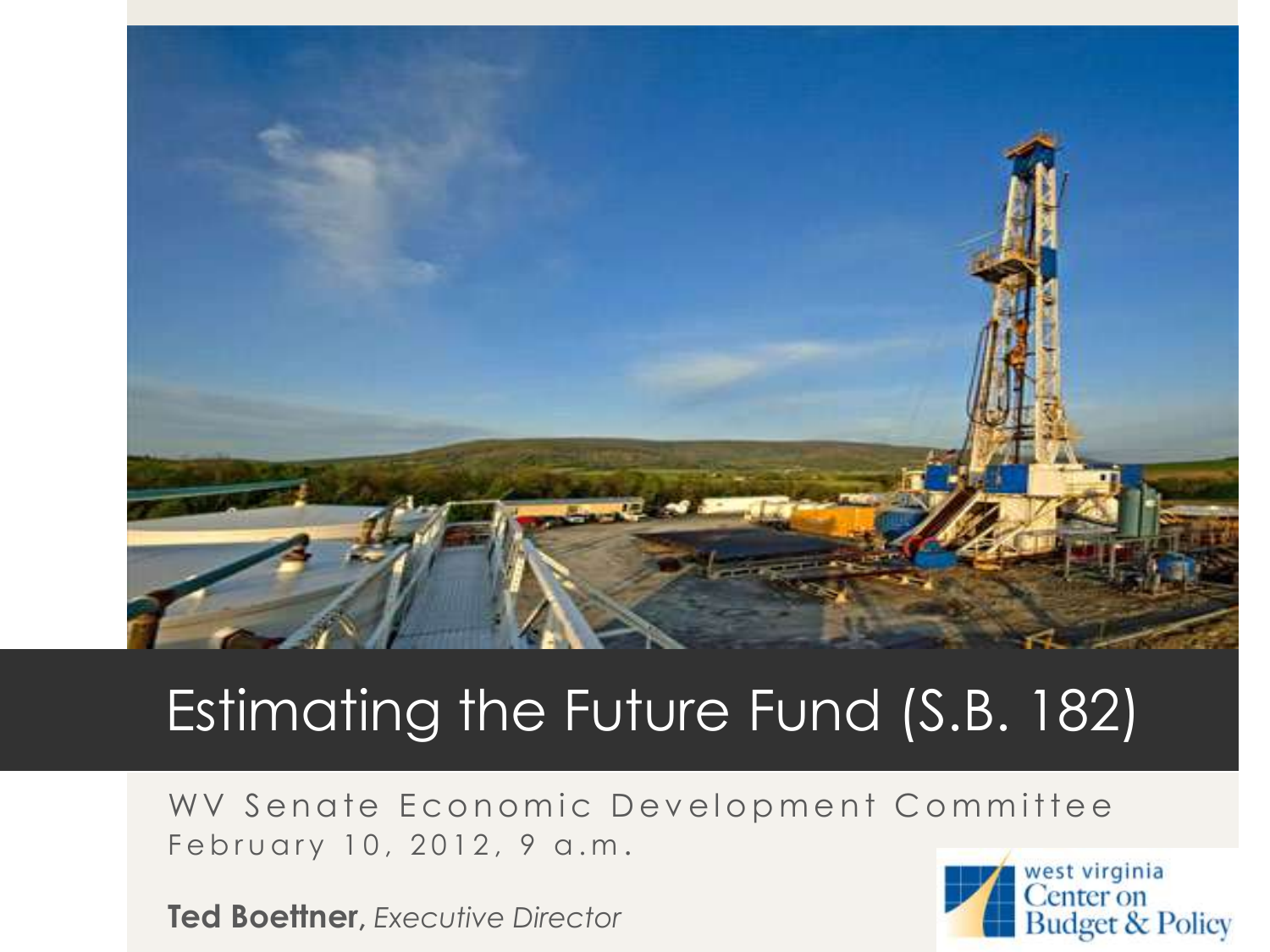#### **Estimates Derived from U.S. Dept of Energy**  Energy Information Administration (EIA)



- **EIA** projects regional natural gas production and prices to 2035.
- West Virginia makes up 20-23 percent (2004-2009) of Northeast gas production.
- **L** Caution: Impossible to predict how production and price for any commodity will react to regulatory and market changes over time.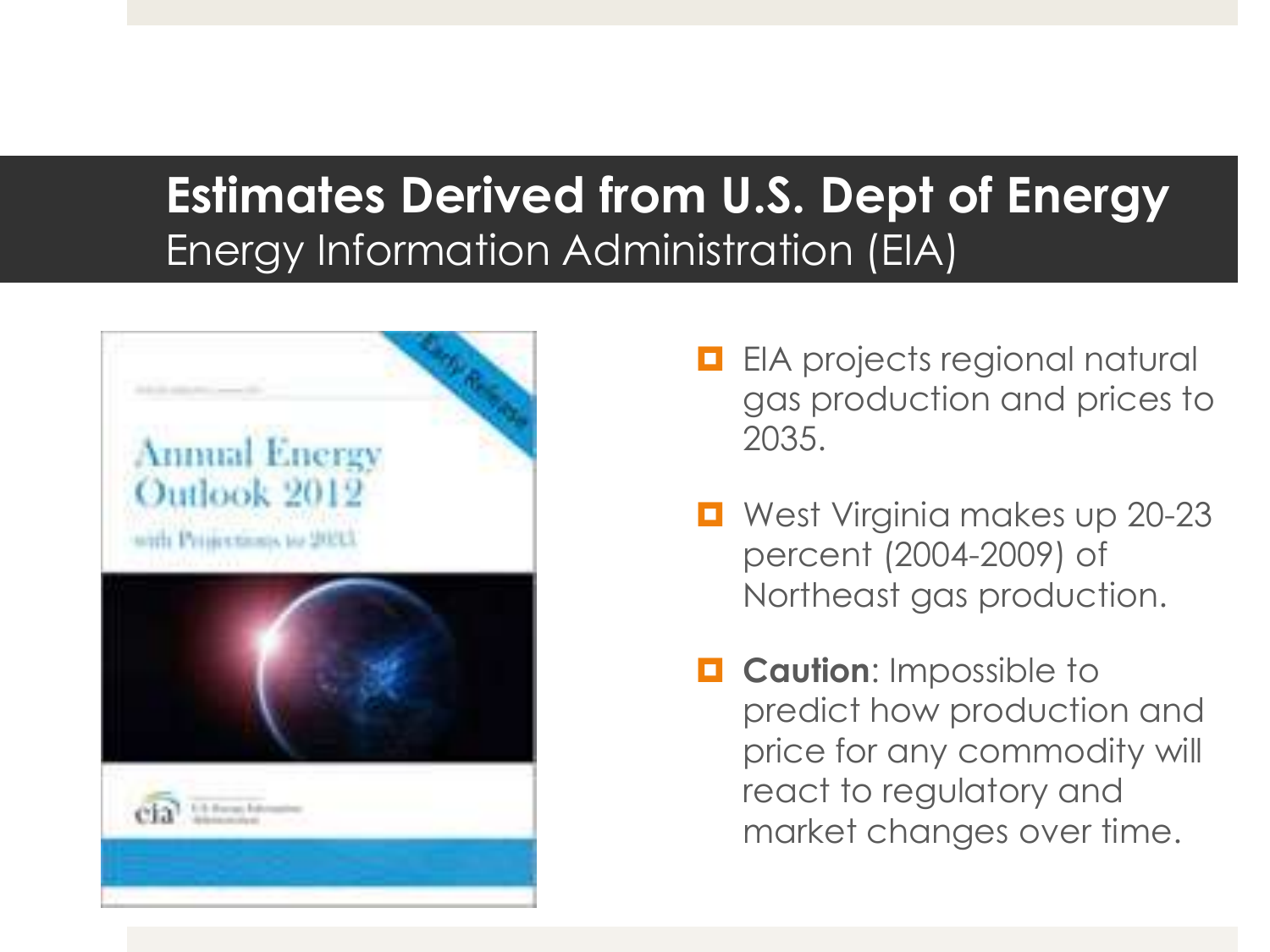### Projected Natural Gas Production 2010 to 2035

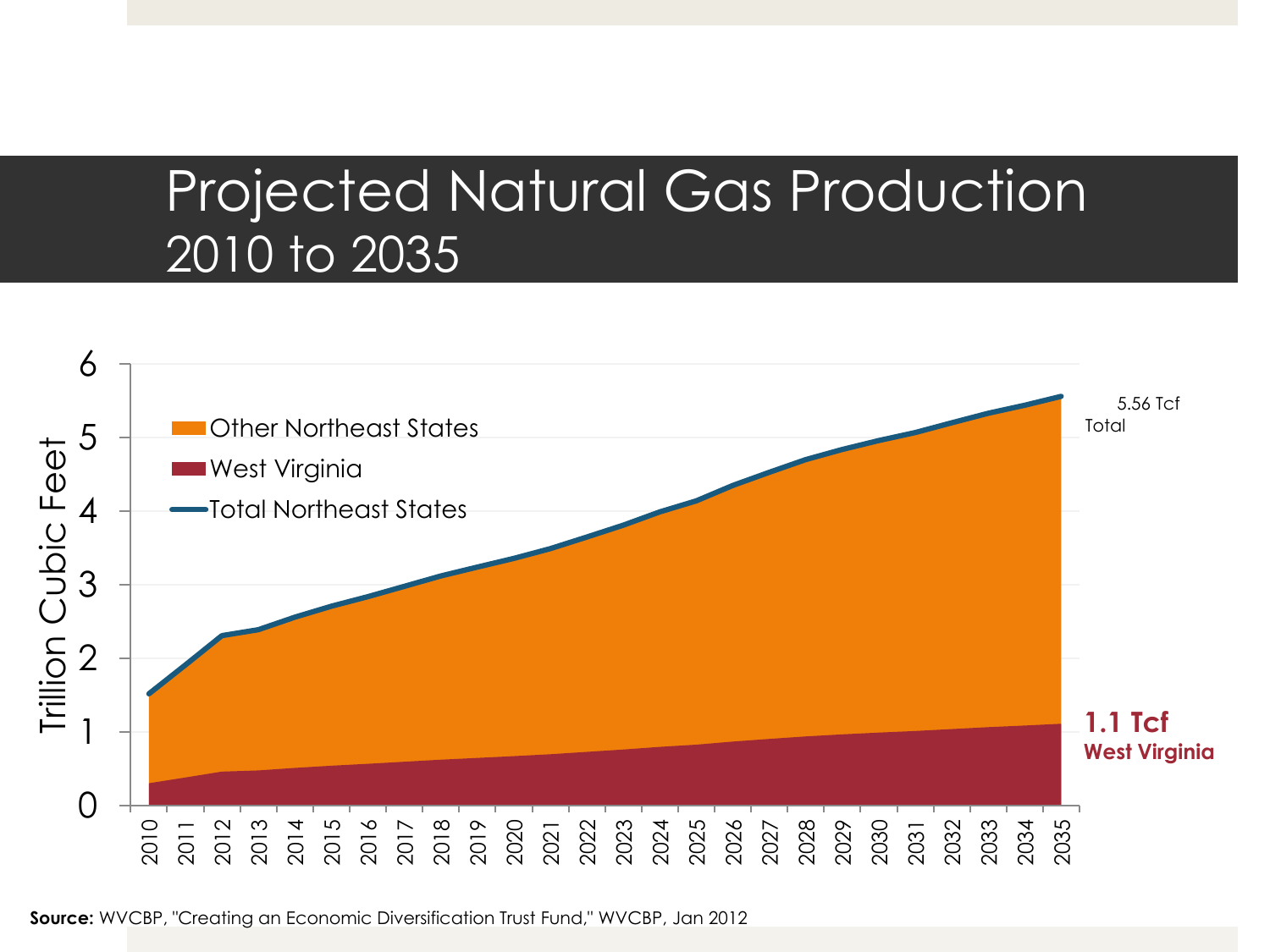# Projected Northeast Gas Prices

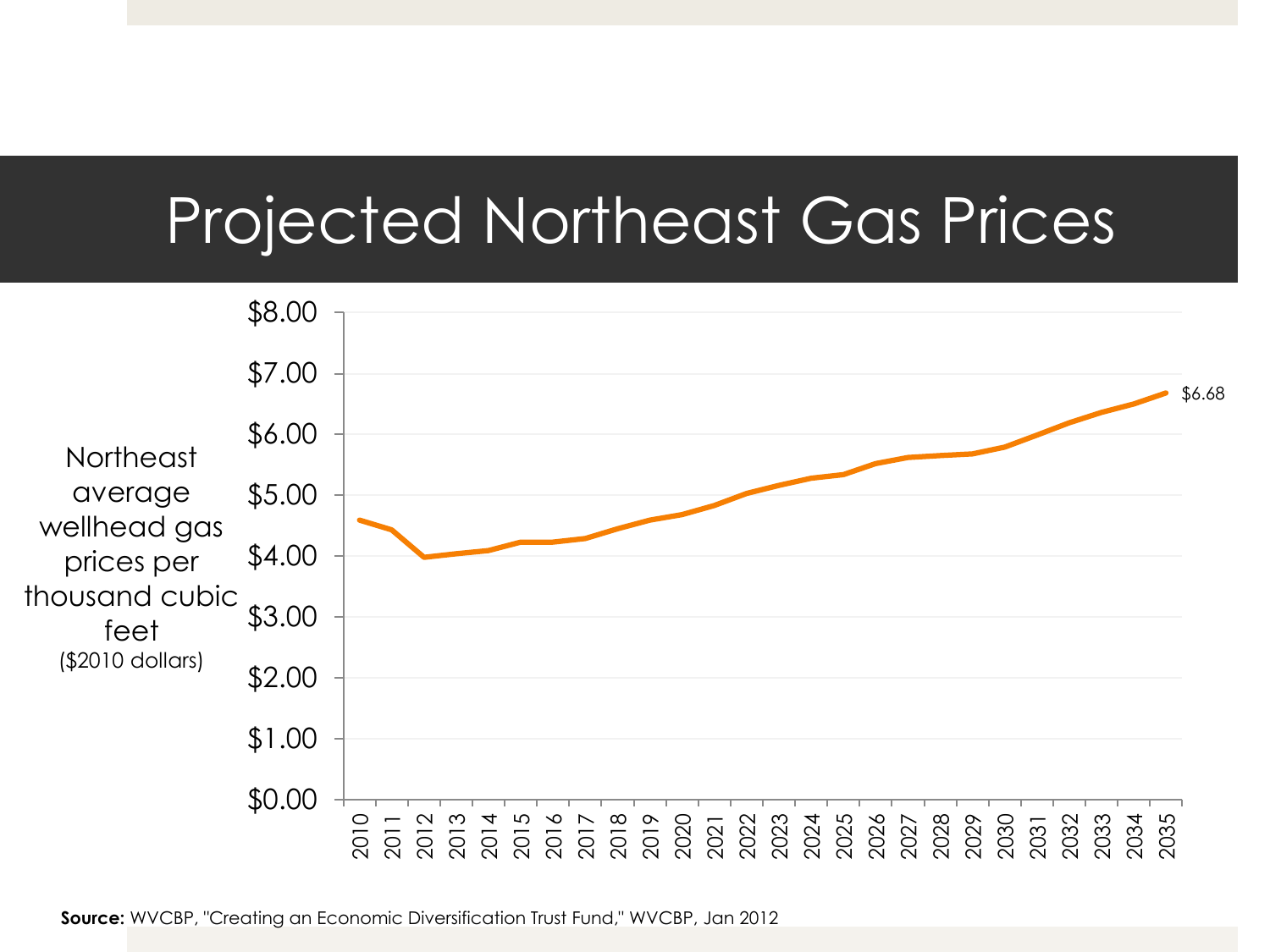### Projected Gross Production Value of WV Natural Gas

■ WVCBP analysis of EIA projections ■ NETL Projections (March 2010)



**Source:** Author's analysis of EIA data and NETL Report, March 2010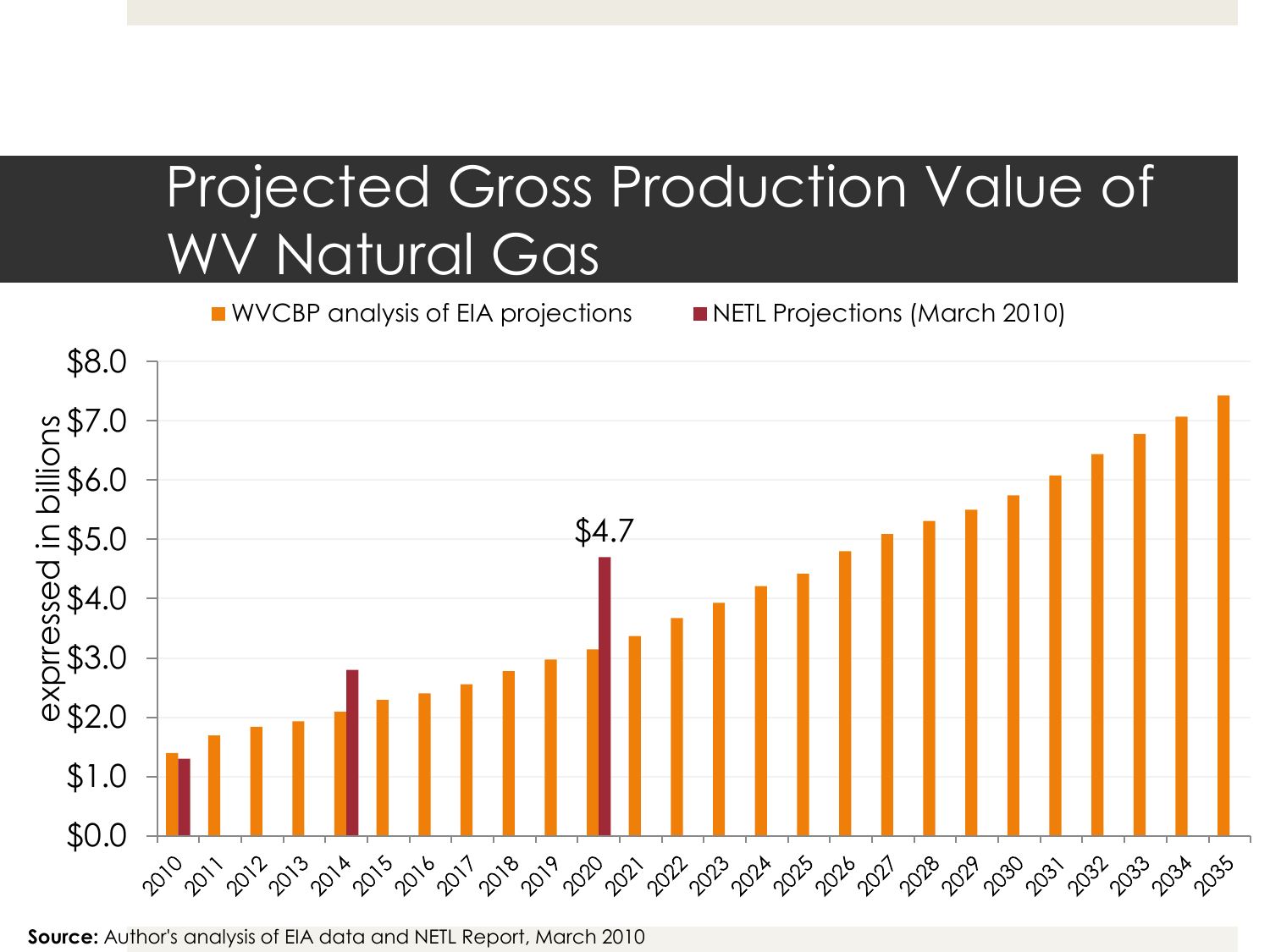### Marcellus Gas Production in WV

Marcellus Grows from an estimated 17% to 65% of total gas production

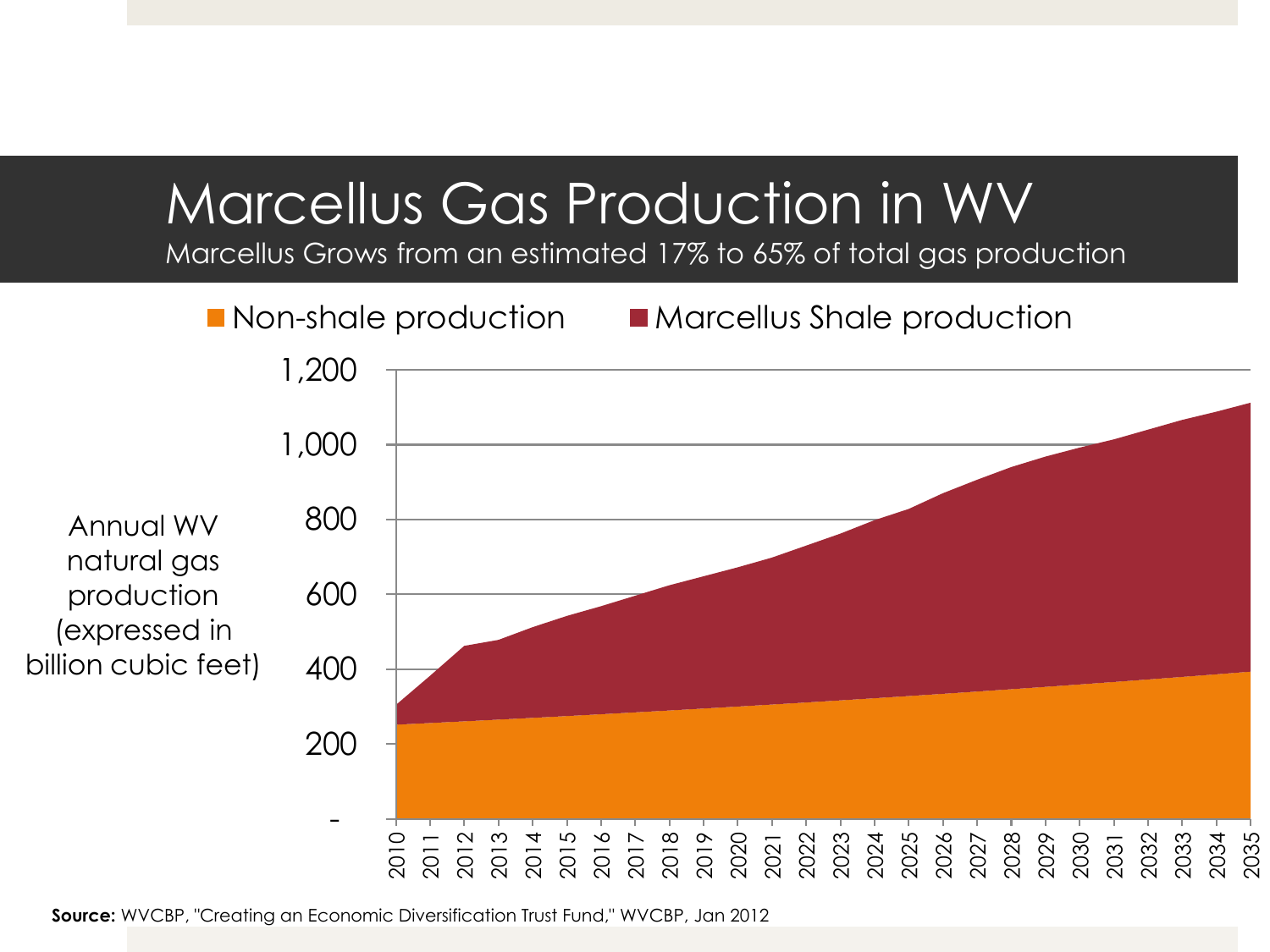### Projecting WV Future Fund Revenue

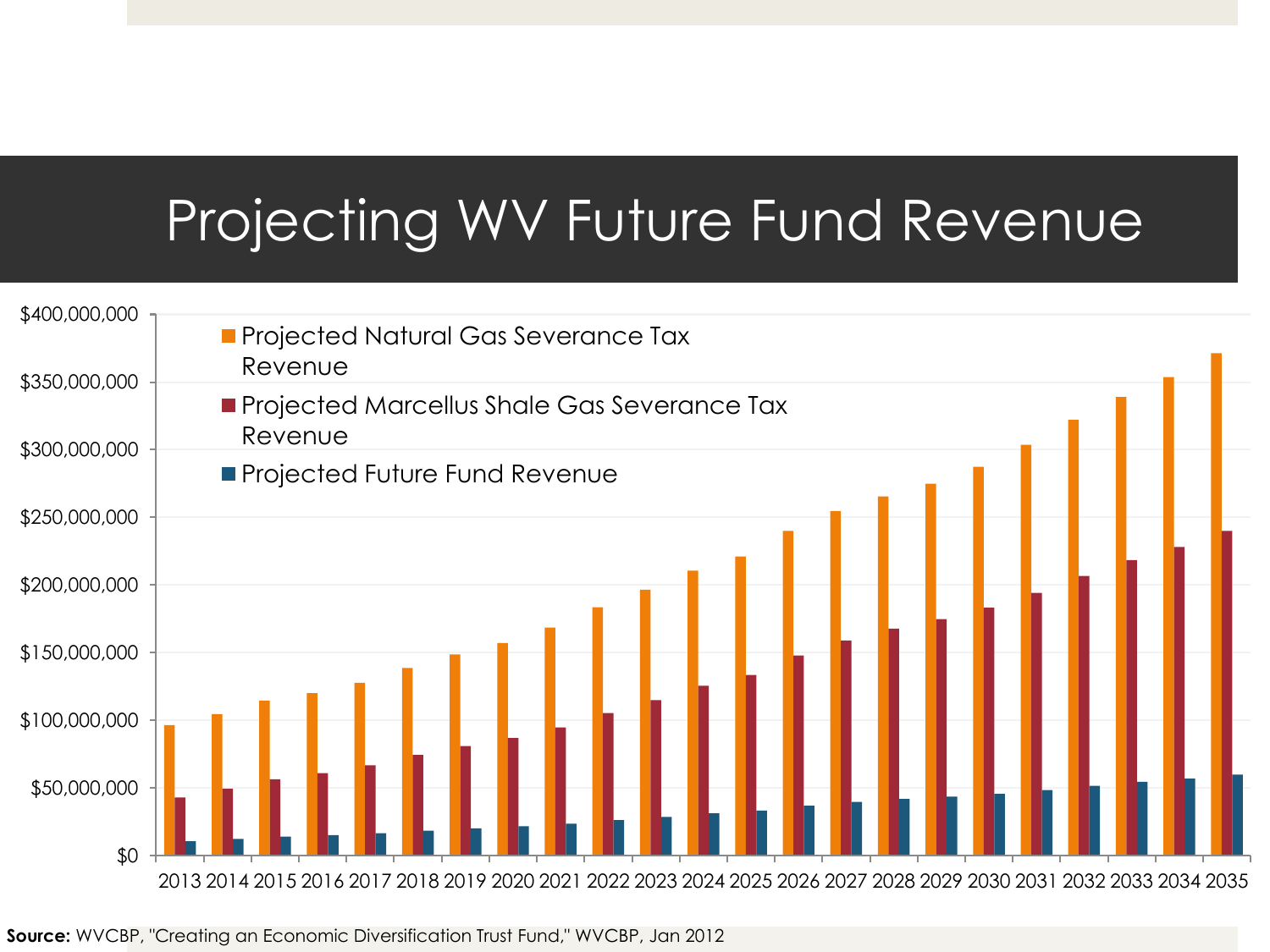### Cumulative Balance of Future Fund

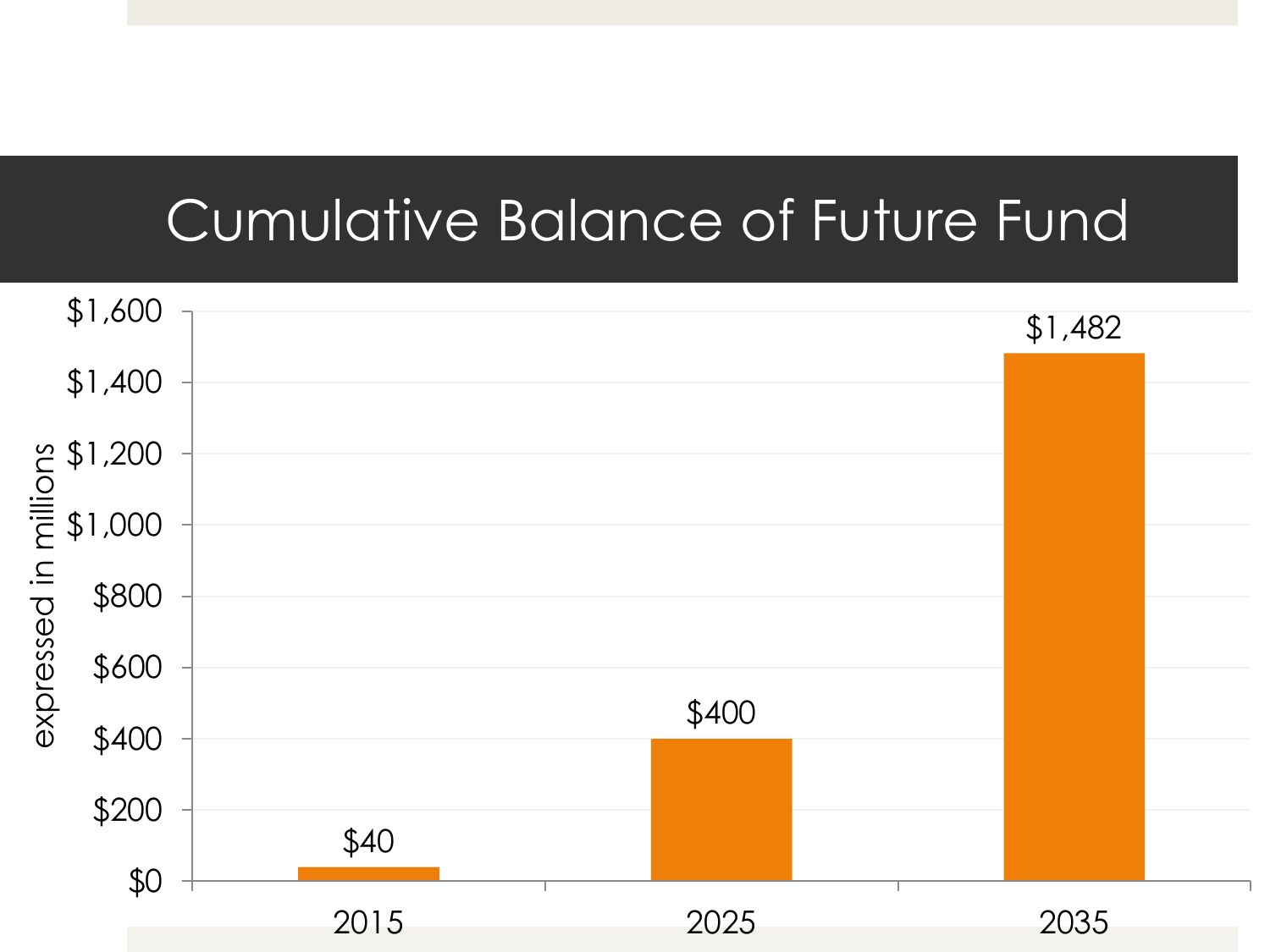### Alternative Trust Fund Scenarios #1

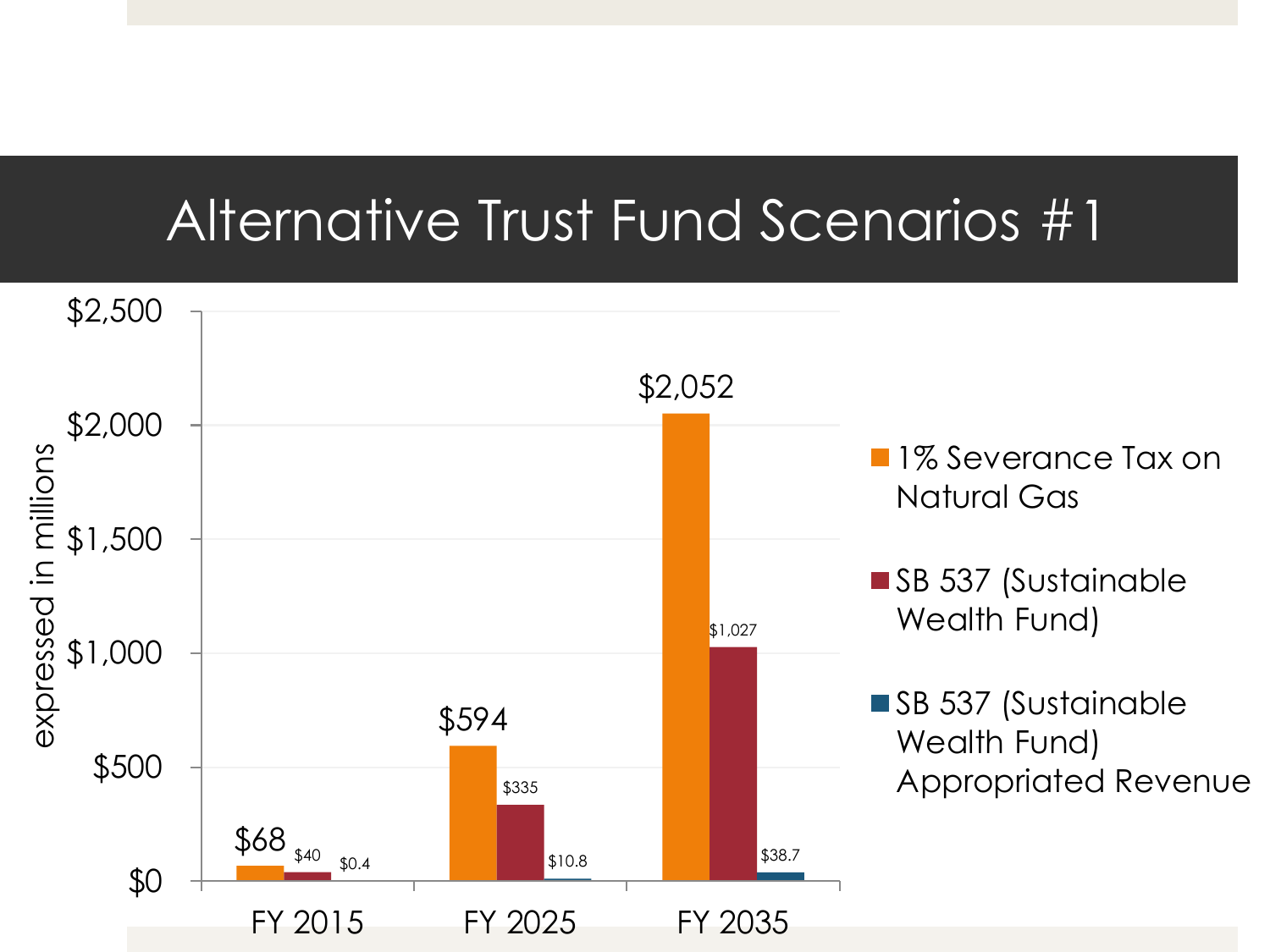### Alternative Scenario #2: 1% Severance Tax Increase

**End-of-Year Principal Balance** 

Withdraw for State Investments (5% per year, Cumulative)

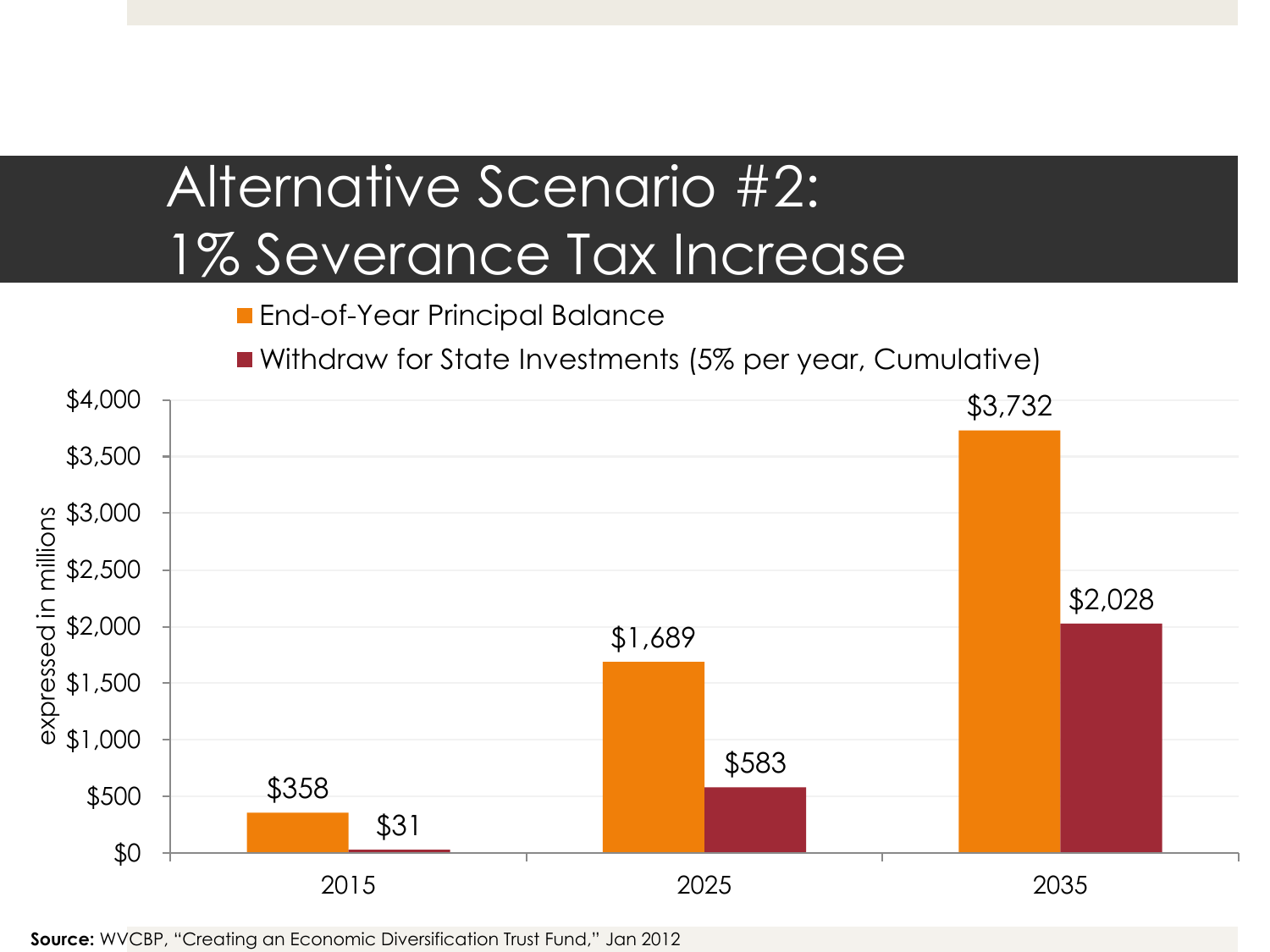# Alternative Scenario #3: Workers' Compensation Tax

**End-of-Year Principal Balance** 

■ Withdraw for State Investments (5% per year, Cumulative)

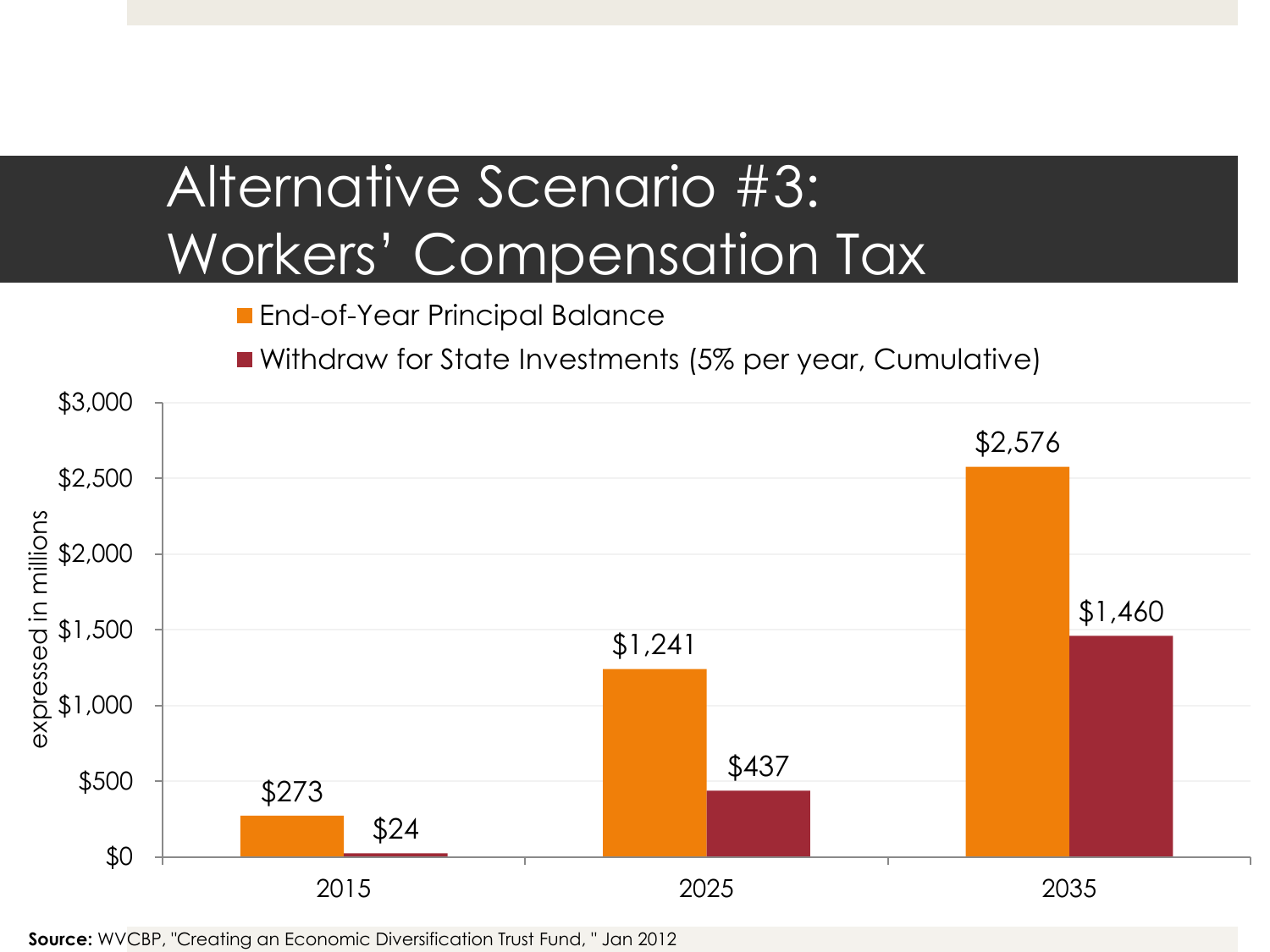## If a Coal Trust Fund Had Been Created in 1980 (1% Severance Tax)

Withdraw for State Investments (5% per year, Cumulative)